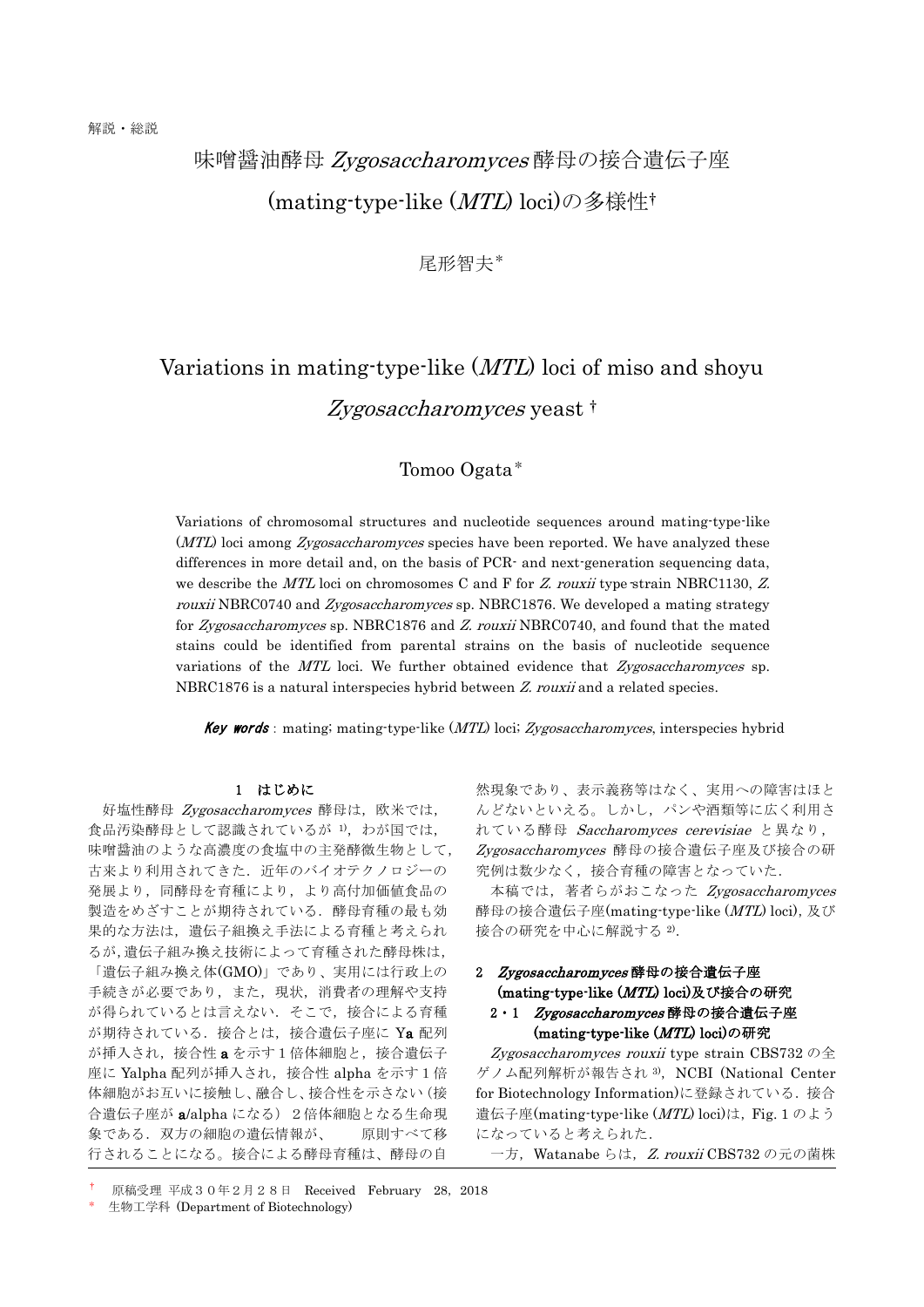である, Z. rouxii NBRC1130 の MTL loci について検討 したところ, Fig. 2 のような構造であると報告している 4)。

(a) Chromosome F in CBS732 (accession no: CU928178) CHA1<br>ZYRO0F15774g 20200F15862g 133kb **ZVROOF1863**  $1,303kb$ (b) Chromosome C in CBS732 (accession no: CU928175) Ya<br>ZYROOC18326g<br>ZYROOC183485 DIC1<br>ZYROOC18304 ZYRO0C18458g ZYRO0C18392g 1.436kb  $118kh$ 

Fig. 1 MTL loci in Zygosaccharomyces rouxii CBS732

そこで、著者らは,この点について確認するために, Z. rouxii NBRC1180 の次世代シークエンスをおこない, DNA 塩基配列データーは,アセンブリソフトウエアで ある Platanus5)で scaffold を作製した.その結果は,Fig. 2に示した. その結果, Z. rouxii NBRC1180の MTL loci は,Watanabe らの推察と一致し,NCBI に全ゲノム DNA 塩基配列が登録されている Z. rouxii CBS732 と Z. rouxii NBRC1180 とは、ともに type strain で, 本来は 同一の菌株であったものが,MTL loci の DNA 塩基配列 が一致していることより、相同的な組換えが生じ、染色 体構造が異なってきているという Watanabe らの見解 3) を支持するものであった.



Fig. 2 MTL loci in Zygosaccharomyces rouxii NBRC1130

Z. rouxii NBRC1180 とともに, Zygosaccharomyces 酵母の接合育種を試みるために, Z. rouxii NBRC0740 と Zygosaccharomyces sp. NBRC1876 の次世代シーク エンスを、著者らはおこなった<sup>2)</sup>. Z. rouxii NBRC0740 は、Watanabe らの検討では、各 MTL locous への挿入 配列は, 全て Yalpha であったので 4), 接合性は alpha であると予想された.一方,Zygosaccharomyces sp. NBRC1876 は,NBRC(独立行政法人 製品評価技術基 盤機構 バイオテクノロジーセンター)のカタログで, 接合性 a の記載があったからである. 以上の点から, Zygosaccaromyces 酵母の接合実験に使用することを予 定し,著者らは次世代シークエンスをおこなった.DNA 塩基配列データーは, Z. rouxii NBRC1180 の場合と同 様に、アセンブリソフトウエアである Platanus<sup>5)</sup>で scaffold を作製した. Z. rouxii NBRC0740 の MTL loci は,Fig. 3 のようであると推察された.



NBRC0740



Fig. 4 MTL loci in Zygosaccharomyces sp. NBRC1876

一方,Zygosaccharomyces sp. NBRC1876 の MTL loci は, Fig. 4 のようであると推察された. その結果, Z. rouxii NBRC0740 と Zygosaccharomyces sp. NBRC 1876 の Chromosome F の  $MTL$  loci と Chromosome C の中央領域の MTL loci では、それらの周辺領域の DNA 塩基配列に差異があることがわかった.

#### 2·2 Zygosaccharomyces 酵母の接合の研究

次世代シークエンスの結果あきらかになったZ. rouxii NBRC0740 と Zygosaccharomyces sp. NBRC1876 の Chromosome F の  $MTL$  locus と Chromosome C の中央 領域の MTL locus の周辺領域の DNA 塩基配列に差異を 利用して, Z. rouxii NBRC0740 のシクロヘキシミド耐 性株 NBRC0740-CYR1 と *Zygosaccharomyces* sp. NBRC1876 との接合株の確認を各 MTL loci を PCR で 増幅することでおこなった.各 PCR primer の位置は, Fig. 3 と Fig. 4 に示した.各 MTL loci の PCR の結果は, Fig. 5 に示した.

親株である Z. rouxii NBRC0740 と Zygosaccharomyces sp. NBRC1876 の各 MTL locus は,それぞれの周辺 領域の DNA 配列の差異を利用した PCR プライマーによ り,それぞれ特異的に増幅されているのに対し,接合株 では,それぞれの親株の各 MTL locus がともに増幅され ており、接合株が得られてことが、MTL loci からも確認 することができた.

### 2·3 Zygosaccharomyces 酵母の接合遺伝子座 (mating-type-like (MTL) loci)及び接合につい ての研究のまとめ

Zygosaccharomyces 酵母の接合遺伝子座(mating- typelike (MTL) loci)の研究は数多くはないが、いくつかある.